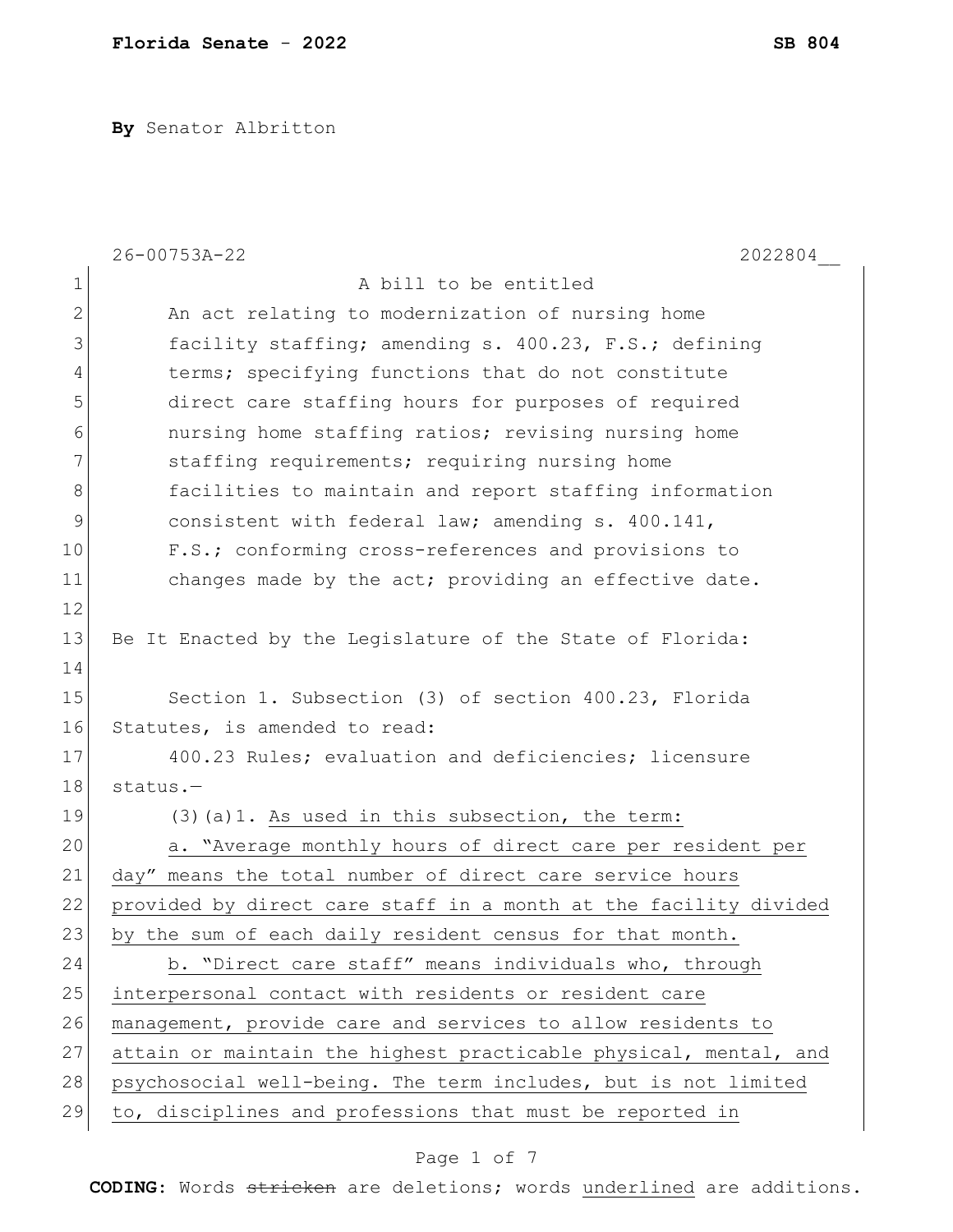|    | 26-00753A-22<br>2022804                                          |
|----|------------------------------------------------------------------|
| 30 | accordance with 42 C.F.R. s. 483.70(q) and all of the following: |
| 31 | (I) Licensed nurses.                                             |
| 32 | (II) Certified nursing assistants.                               |
| 33 | (III) Physical therapy staff.                                    |
| 34 | (IV) Occupational therapy staff.                                 |
| 35 | (V)<br>Speech therapy staff.                                     |
| 36 | (VI) Respiratory therapy staff.                                  |
| 37 | (VII) Activities staff.                                          |
| 38 | (VIII) Social services staff.                                    |
| 39 | (IX) Mental health service workers.                              |
| 40 |                                                                  |
| 41 | The term does not include individuals whose primary duty is      |
| 42 | maintaining the physical environment of the facility, including, |
| 43 | but not limited to, food preparation, laundry, and housekeeping. |
| 44 | c. "Non-nursing direct care staff" means direct care staff       |
| 45 | who are not licensed to practice nursing under part I of chapter |
| 46 | 464.                                                             |
| 47 | 2. For purposes of this subsection, direct care staffing         |
| 48 | hours do not include time spent on nursing administration, staff |
| 49 | development, staffing coordination, and the administrative       |
| 50 | portion of the minimum data set and care plan coordination for   |
| 51 | Medicaid.                                                        |
| 52 | (b) 1. The agency shall adopt rules providing minimum            |
| 53 | staffing requirements for nursing home facilities. These         |
| 54 | requirements must include, for each facility:                    |
| 55 | a. A minimum monthly weekly average of certified nursing         |
| 56 | assistant and licensed nursing staffing combined of 3.6 hours of |
| 57 | direct care per resident per day, as determined by the facility  |
| 58 | assessment staffing needs in accordance with 42 C.F.R. s.        |
|    | Page 2 of 7                                                      |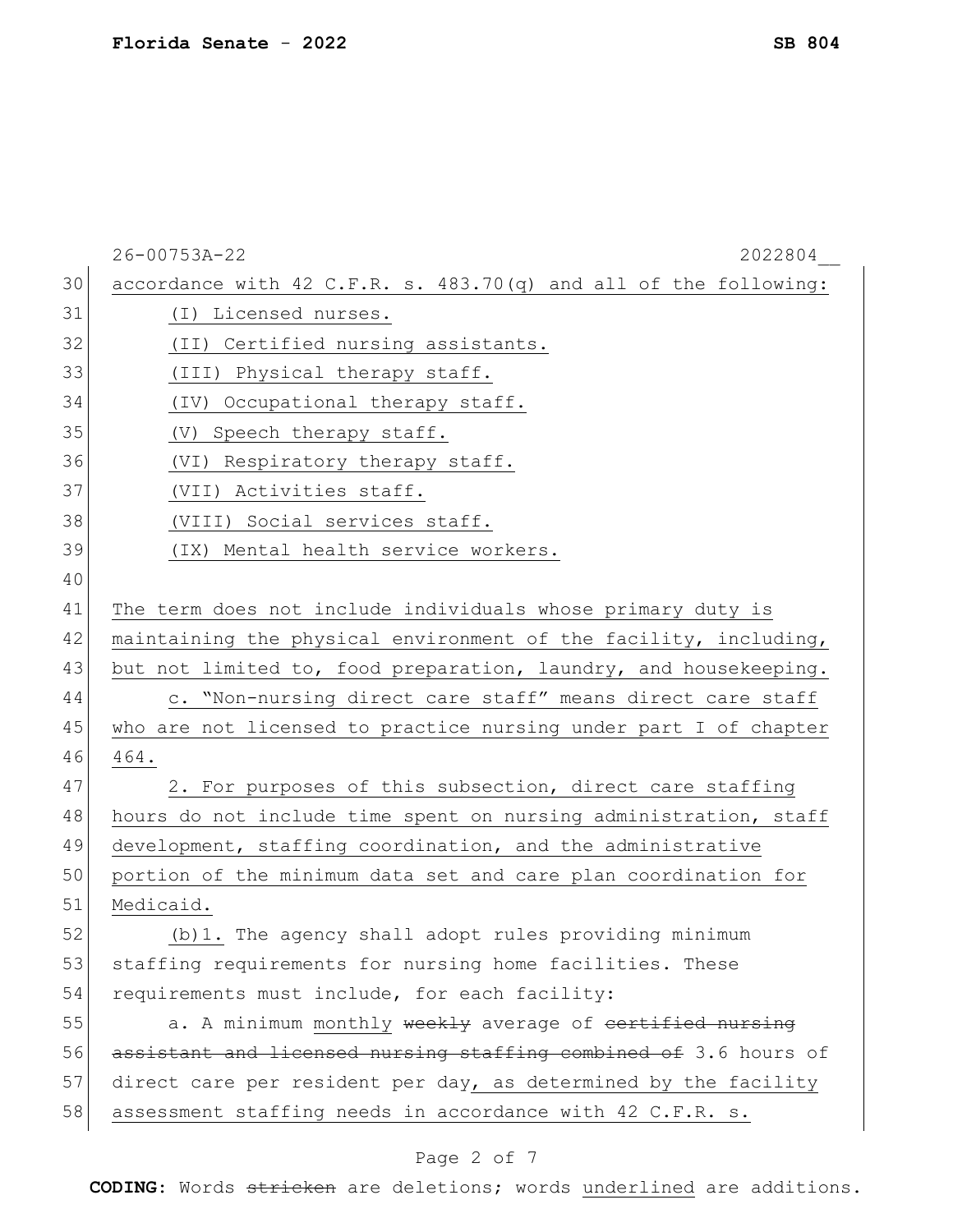26-00753A-22 2022804\_\_ 59 483.70(e). As used in this sub-subparagraph, a week is defined 60 as Sunday through Saturday. 61 b. A minimum <del>certified nursing assistant staffing</del> of 2.5 62 hours of direct care by non-nursing direct care staff per 63 resident per day. A facility may not staff below a ratio of one 64 certified nursing assistant per 20 residents. 65 c. A minimum  $\frac{1}{1}$  is a set at  $\frac{1}{10}$  of 1.0 hour of 66 direct care by licensed nurses per resident per day. A facility 67 may not staff below a ratio of one licensed nurse per 40 68 residents. 69 2. Nursing assistants employed under s. 400.211(2) may be 70 included in computing the hours of non-nursing direct care 71 provided to residents and may be included in computing the 72 staffing ratio for certified nursing assistants if their job 73 responsibilities include only nursing-assistant-related duties. 74 3. Each nursing home facility must document compliance with 75 staffing standards as required under this paragraph and post 76 daily the names of licensed nurses and certified nursing 77 assistants staff on duty for the benefit of facility residents 78 and the public. Facilities must maintain records of staffing in 79 accordance with 42 C.F.R. s. 483.35(g) and must report staffing 80 in accordance with  $42$  C.F.R. s.  $483.70(q)$ . 81 4. The agency must shall recognize the use of licensed 82 nurses for compliance with minimum staffing requirements for 83 non-nursing direct care staff certified nursing assistants if 84 the nursing home facility otherwise meets the minimum staffing 85 requirements for licensed nurses and the licensed nurses are 86 performing the duties of a certified nursing assistant. Unless

## Page 3 of 7

87 otherwise approved by the agency, licensed nurses counted toward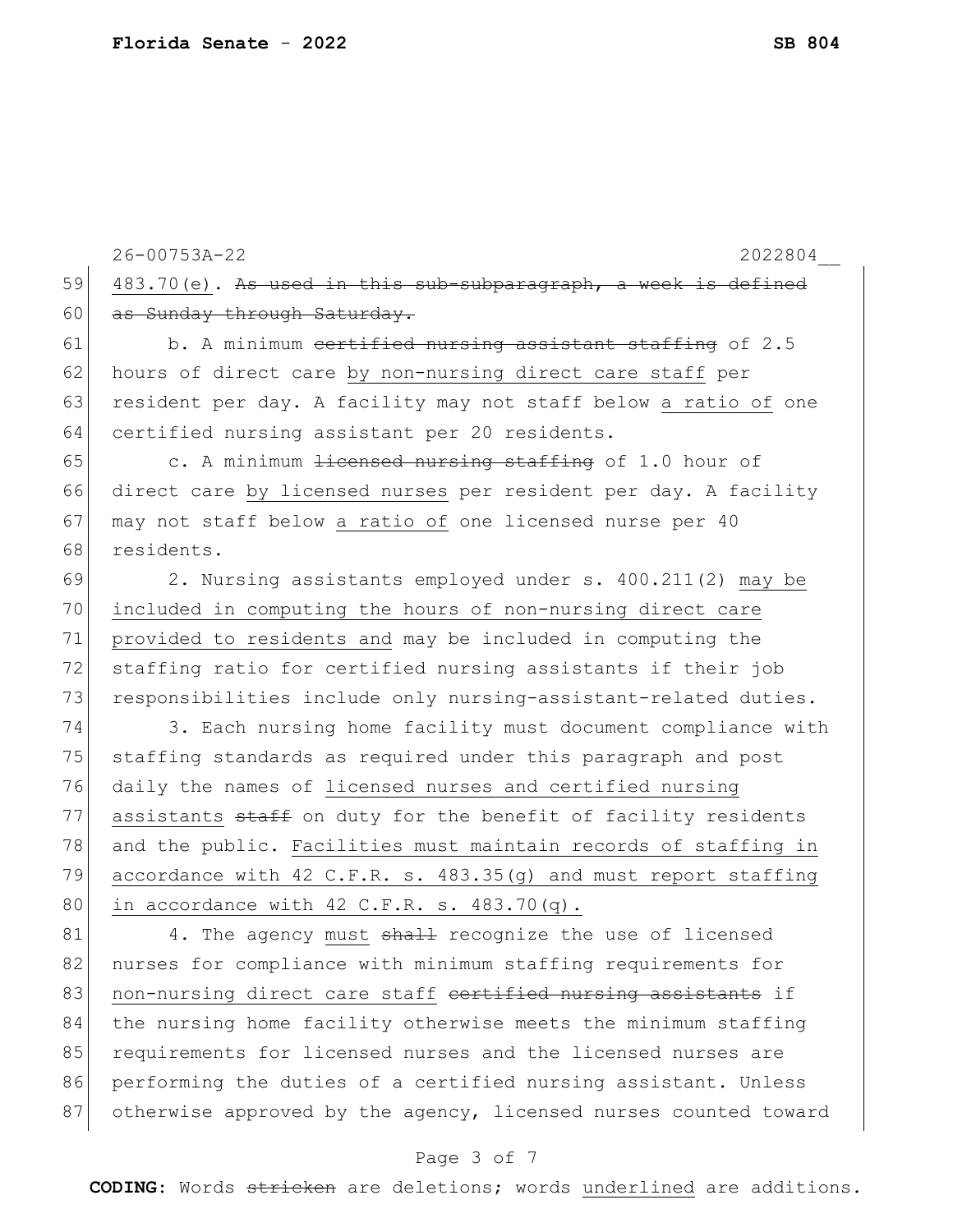26-00753A-22 2022804\_\_ 88 | the minimum staffing requirements for non-nursing direct care 89 staff <del>certified nursing assistants</del> must exclusively perform the 90 duties of a certified nursing assistant for the entire shift and 91 not also be counted toward the minimum staffing requirements for 92 licensed nurses. If the agency approved a facility's request to 93 use a licensed nurse to perform both licensed nursing and 94 certified nursing assistant duties, the facility must allocate 95 the amount of staff time specifically spent on certified nursing 96 assistant duties for the purpose of documenting compliance with 97 | minimum staffing requirements for non-nursing direct care staff 98 certified and licensed nursing staff. The hours of a licensed 99 nurse with dual job responsibilities may not be counted twice. 100 (c) (b) Paid feeding assistants and non-nursing direct care

101 nonnursing staff who have successfully completed the feeding 102 assistant training program under s. 400.141(1)(v) and who 103 provide providing eating assistance to residents shall not count 104 toward compliance with minimum staffing standards.

105 (d)  $\left(e\right)$  Licensed practical nurses licensed under chapter 464 106 who provide are providing nursing services in nursing home 107 facilities under this part may supervise the activities of other 108 licensed practical nurses, certified nursing assistants, and 109 other unlicensed personnel providing services in such facilities 110 in accordance with rules adopted by the Board of Nursing.

111 Section 2. Paragraphs (g), (n), and (r) of subsection (1) 112 of section 400.141, Florida Statutes, are amended to read: 113 400.141 Administration and management of nursing home

114 facilities.—

115 (1) Every licensed facility shall comply with all 116 applicable standards and rules of the agency and shall:

## Page 4 of 7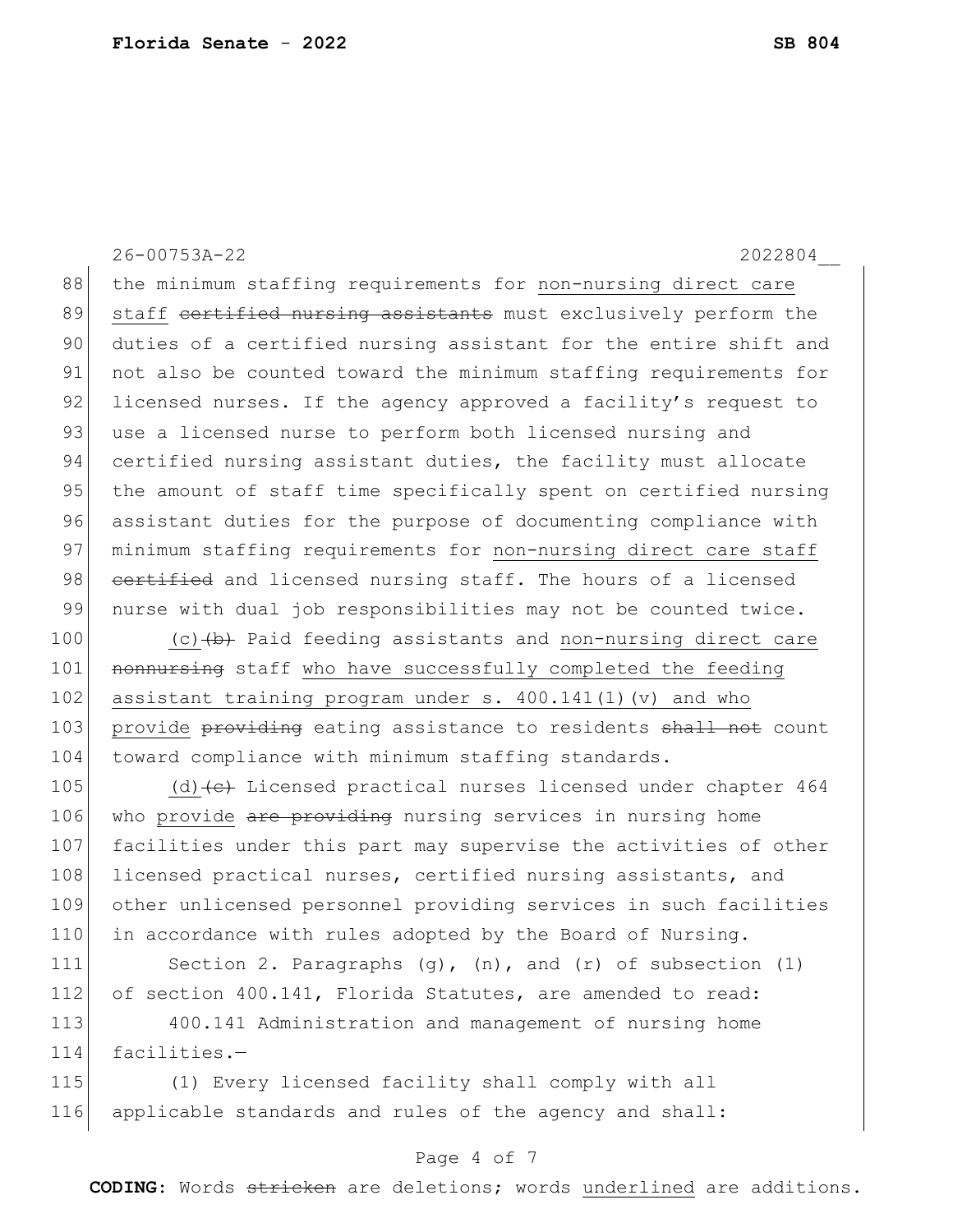26-00753A-22 2022804\_\_ 117 (g) If the facility has a standard license, exceeds the 118 | minimum required hours of direct care provided by licensed 119 nurses nursing and non-nursing certified nursing assistant 120 direct care staff per resident per day, and is part of a 121 continuing care facility licensed under chapter 651 or a 122 retirement community that offers other services pursuant to part 123 III of this chapter or part I or part III of chapter 429 on a 124 single campus, be allowed to share programming and staff. At the 125 time of inspection, a continuing care facility or retirement 126 community that uses this option must demonstrate through 127 staffing records that minimum staffing requirements for the 128 facility were met. Licensed nurses and non-nursing direct care 129 staff cortified nursing assistants who work in the facility may 130 be used to provide services elsewhere on campus if the facility 131 exceeds the minimum number of direct care hours required per 132 resident per day and the total number of residents receiving 133 direct care services from a licensed nurse or non-nursing direct 134 care staff a certified nursing assistant does not cause the 135 facility to violate the staffing ratios required under s. 136 400.23(3)(b)  $\frac{136}{ }$  - 400.23(3)(a). Compliance with the minimum 137 staffing ratios must be based on the total number of residents 138 receiving direct care services, regardless of where they reside 139 on campus. If the facility receives a conditional license, it 140 may not share staff until the conditional license status ends. 141 This paragraph does not restrict the agency's authority under 142 federal or state law to require additional staff if a facility 143 is cited for deficiencies in care which are caused by an 144 insufficient number of certified nursing assistants or licensed 145 nurses. The agency may adopt rules for the documentation

## Page 5 of 7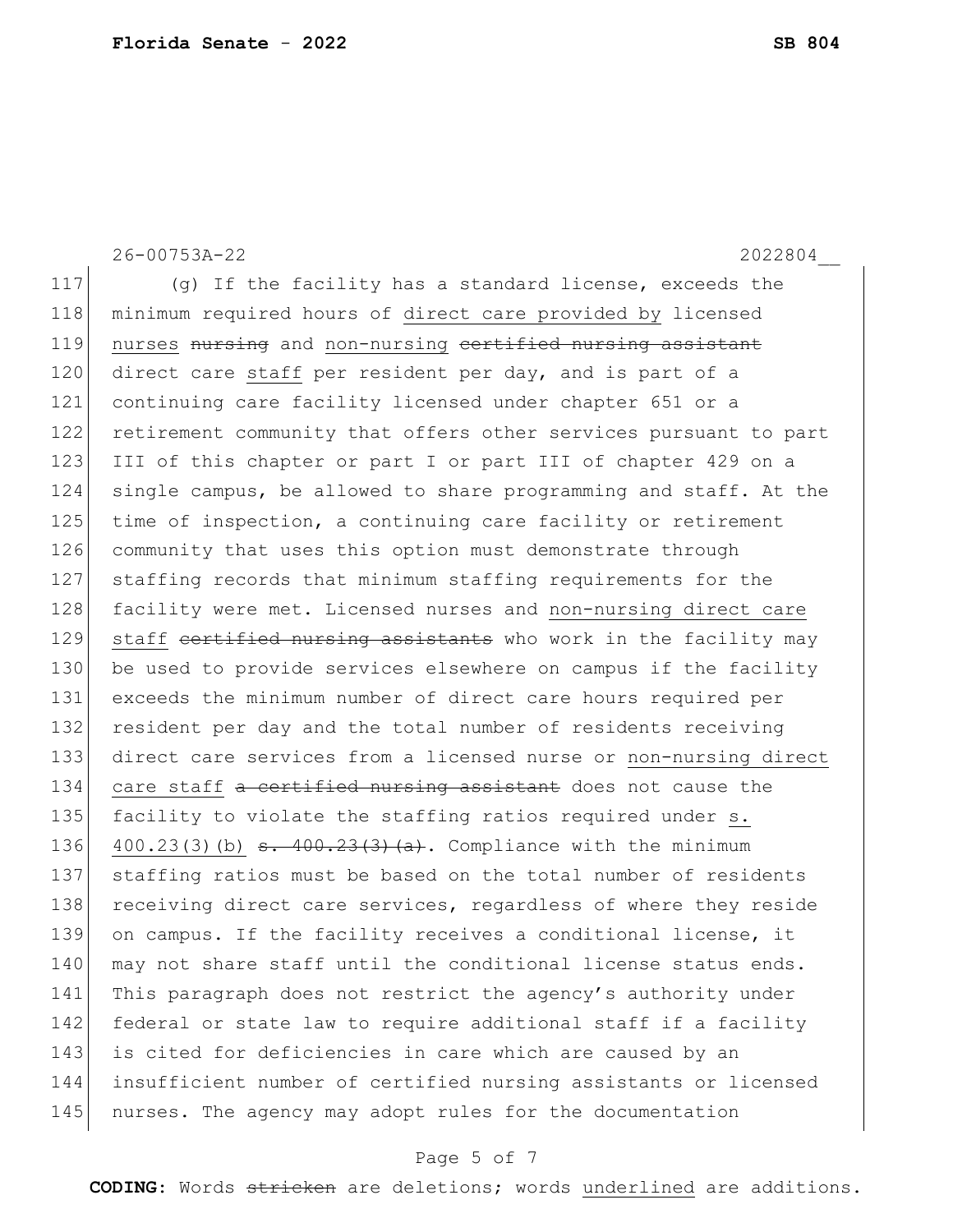26-00753A-22 2022804\_\_ 146 necessary to determine compliance with this provision. 147 (n) Comply with state minimum-staffing requirements: 148 1. A facility that has failed to comply with state minimum-149 staffing requirements for 2 consecutive days is prohibited from 150 accepting new admissions until the facility has achieved the 151 minimum-staffing requirements for 6 consecutive days. For the 152 purposes of this subparagraph, any person who was a resident of 153 the facility and was absent from the facility for the purpose of 154 receiving medical care at a separate location or was on a leave 155 of absence is not considered a new admission. Failure by the 156 facility to impose such an admissions moratorium is subject to a 157 \$1,000 fine. 158 2. A facility that does not have a conditional license may 159 be cited for failure to comply with the standards in s. 160 400.23(3)(b)1.b. and c.  $\frac{1}{9}$ . 400.23(3)(a)1.b. and e. only if it 161 has failed to meet those standards on 2 consecutive days or if 162 it has failed to meet at least 97 percent of those standards on 163 any one day. 164 3. A facility that has a conditional license must be in 165 compliance with the standards in s.  $400.23(3)$  (b)  $\overline{3}$ .  $400.23(3)$  (a) 166 at all times. 167 (r) Maintain in the medical record for each resident a 168 daily chart of direct care certified nursing assistant services 169 provided to the resident. The direct care staff eertified 170 nursing assistant who is caring for the resident must complete 171 this record by the end of his or her shift. This record must 172 indicate assistance with activities of daily living, assistance 173 with eating, and assistance with drinking, and any other direct 174 care provided and must record each offering of nutrition and

## Page 6 of 7